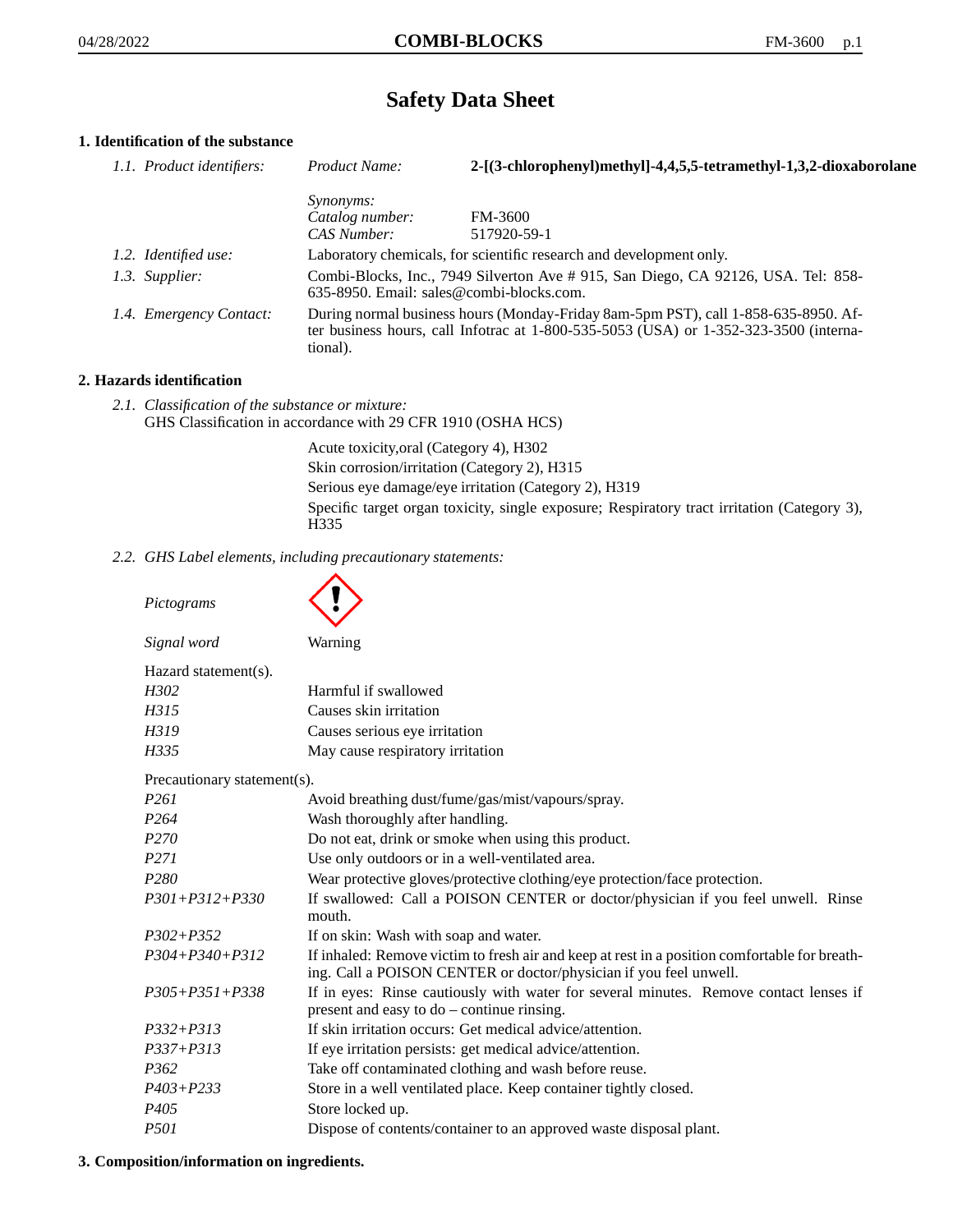*3.1. Substances*

| COMPONENT                                       | <b>CLASSIFICATION</b>  | <b>CONCENTRATION</b> |
|-------------------------------------------------|------------------------|----------------------|
| 2-[(3-chlorophenyl)methyl]-4,4,5,5-tetramethyl- | H302, H315, H319, H335 | 100                  |
| 1.3.2-dioxaborolane                             |                        |                      |

See Section 2 for full text of hazard statements.

# **4. First aid measures**

*4.1. Description of first aid measures.*

| General advice:          | Consult a physician. Show this safety data sheet to the doctor in attendance. Move out of<br>dangerous area.                                         |
|--------------------------|------------------------------------------------------------------------------------------------------------------------------------------------------|
| If inhaled:              | Remove victim to fresh air and keep at rest in a position comfortable for breathing. Call a<br>POISON CENTER or doctor/physician if you feel unwell. |
| In case of skin contact: | Wash with soap and water.                                                                                                                            |
| In case of eye contact:  | Rinse cautiously with water for several minutes. Remove contact lenses if present and<br>easy to $do$ – continue rinsing.                            |
| If swallowed:            | Call a POISON CENTER or doctor/physician if you feel unwell. Rinse mouth.                                                                            |

- *4.2. Most important symptoms and effects, both acute and delayed:* See Section 2.2 and/or in Section 11.
- *4.3. Indication of any immediate medical attention and special treatment needed:* No data.

# **5. Fire fighting measures**

- *5.1. Extinguishing media:* Use dry sand, dry chemical or alcohol-resistant foam for extinction.
- *5.2. Special hazards arising from the substance or mixture:* Carbon monoxide, hydrogen chloride.
- *5.3. Advice for firefighters:* Wear self-contained breathing apparatus for firefighting if necessary.
- *5.4. Further information:* No data available.

# **6. Accidental release measures**

- *6.1. Personal precautions, protective equipment and emergency procedures:* Ensure adequate ventilation. Use personal protective equipment.
- *6.2. Environmental precautions:* Should not be released into the environment. See Section 12 for additional ecological information.
- *6.3. Methods and materials for containment and cleaning up:* Sweep up or vacuum up spillage and collect in suitable container for disposal.
- *6.4. Reference to other sections:* Refer to protective measures listed in Sections 8 and 13.

# **7. Handling and storage**

- *7.1. Precautions for safe handling:* Avoid contact with skin and eyes. Avoid inhalation of vapour or mist. Keep away from sources of ignition - No smoking. Take measures to prevent the build up of electrostatic charge. For precautions see section 2.2.
- *7.2. Conditions for safe storage, including any incompatibilities:* Store under −20◦C. Keep container tightly closed in a dry and well-ventilated place. Containers which are opened must be carefully resealed and kept upright to prevent leakage.
- *7.3. Specific end use(s):* Laboratory chemicals, for scientific research and development only.

# **8. Exposure Controls / Personal protection**

*8.1. Control parameters:*

*Components with workplace control parameters:* Contains no substances with occupational exposure limit values. *8.2. Exposure controls:*

*Appropriate engineering controls:* Ensure that eyewash stations and safety showers are close to the workstation location. Ensure adequate ventilation, especially in confined areas. Use only under a chemical fume hood.

### *Personal protective equipment:*

Eye/face protection: Wear appropriate protective eyeglasses or chemical safety goggles as described by OSHA's eye and face protection regulations in 29 CFR 1910.133 or European Standard EN166.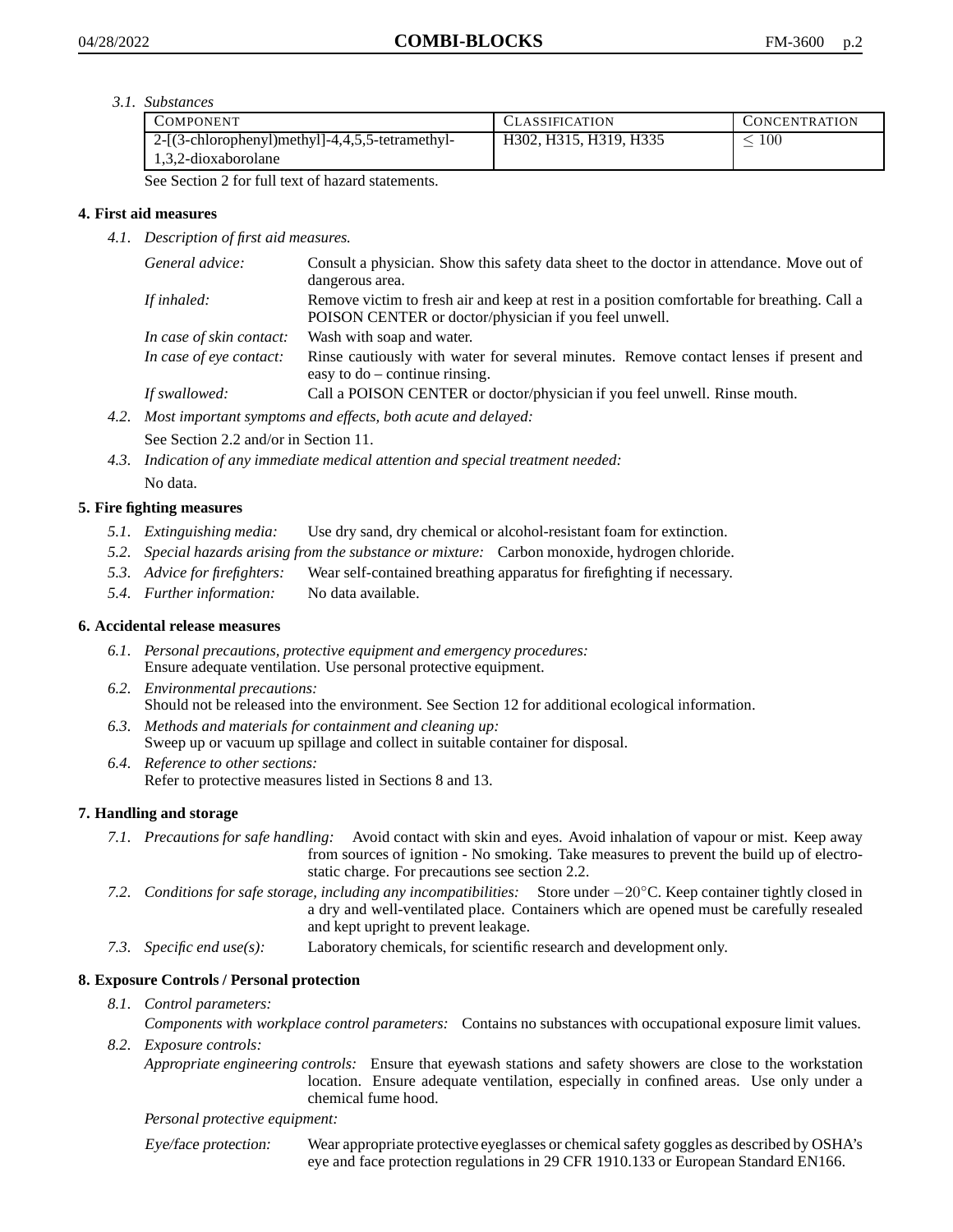| Skin protection:        | Handle with gloves. Gloves must be inspected prior to use. Use proper glove removal<br>technique (without touching glove's outer surface) to avoid skin contact with this product.<br>Dispose of contaminated gloves after use in accordance with applicable laws and good<br>laboratory practices. Wash and dry hands |
|-------------------------|------------------------------------------------------------------------------------------------------------------------------------------------------------------------------------------------------------------------------------------------------------------------------------------------------------------------|
| <b>Body Protection:</b> | Complete suit protecting against chemicals, Flame retardant antistatic protective clothing.<br>The type of protective equipment must be selected according to the concentration and<br>amount of the dangerous substance at the specific workplace.                                                                    |
| Respiratory protection: | No protective equipment is needed under normal use conditions.                                                                                                                                                                                                                                                         |
|                         | Control of environmental exposure: Prevent further leakage or spillage if safe to do so. Do not let product enter<br>drains.                                                                                                                                                                                           |

# **9. Physical and chemical properties**

*9.1. Information on basic physical and chemical properties*

| (a)      | Appearance:                                   | Liquid   |
|----------|-----------------------------------------------|----------|
| (b)      | Odour:                                        | No data  |
| (c)      | Odour Threshold:                              | No data  |
| (d)      | pH:                                           | No data  |
| (e)      | Melting point/freezing point:                 | No date. |
| (f)      | Initial boiling point and boiling range:      | No data  |
| (g)      | Flash point:                                  | No data  |
| (h)      | Evaporatoin rate:                             | No data  |
| (i)      | Flammability (solid, gas):                    | No data  |
| (j)      | Upper/lower flammability or explosive limits: | No data  |
| $\rm(k)$ | Vapour pressure:                              | No data  |
| (1)      | Vapour density:                               | No data  |
| (m)      | Relative density:                             | No data  |
| (n)      | Water solubility:                             | No data  |
| $\circ$  | Partition coefficient: n-octanol/water:       | No data  |
| (p)      | Auto-ignition:                                | No data  |
| (q)      | Decomposition temperature:                    | No data  |
| (r)      | Viscosity:                                    | No data  |
| (s)      | Explosive properties:                         | No data  |
| (t)      | Oxidizing properties:                         | No data  |
|          |                                               |          |

*9.2. Other safety information:*

| Formula          | $C_{13}H_{18}BClO_2$ |
|------------------|----------------------|
| Molecular weight | 252.5                |
| CAS Number       | 517920-59-1          |

### **10. Stability and reactivity**

| 10.1. Reactivity | No data |
|------------------|---------|
|                  |         |

- *10.2. Chemical stability* Stable under recommended storage conditions.
- *10.3. Possibility of hazardous reactions* No data
- *10.4. Conditions to avoid*
- *10.5. Incompatible material* No data.
- *10.6. Hazardous decomposition products:*

Hazardous decomposition products formed under fire conditions: Carbon monoxide, hydrogen chloride. Other decomposition products: No data In the event of fire: See Section 5.

### **11. Toxicological information**

*11.1 Information on toxicological effects*

| Acute toxicity:            | Harmful if swallowed           |
|----------------------------|--------------------------------|
| Skin irritation/corrosion: | No data available.             |
| Eye damage/irritation:     | Causes serious eye irritation. |